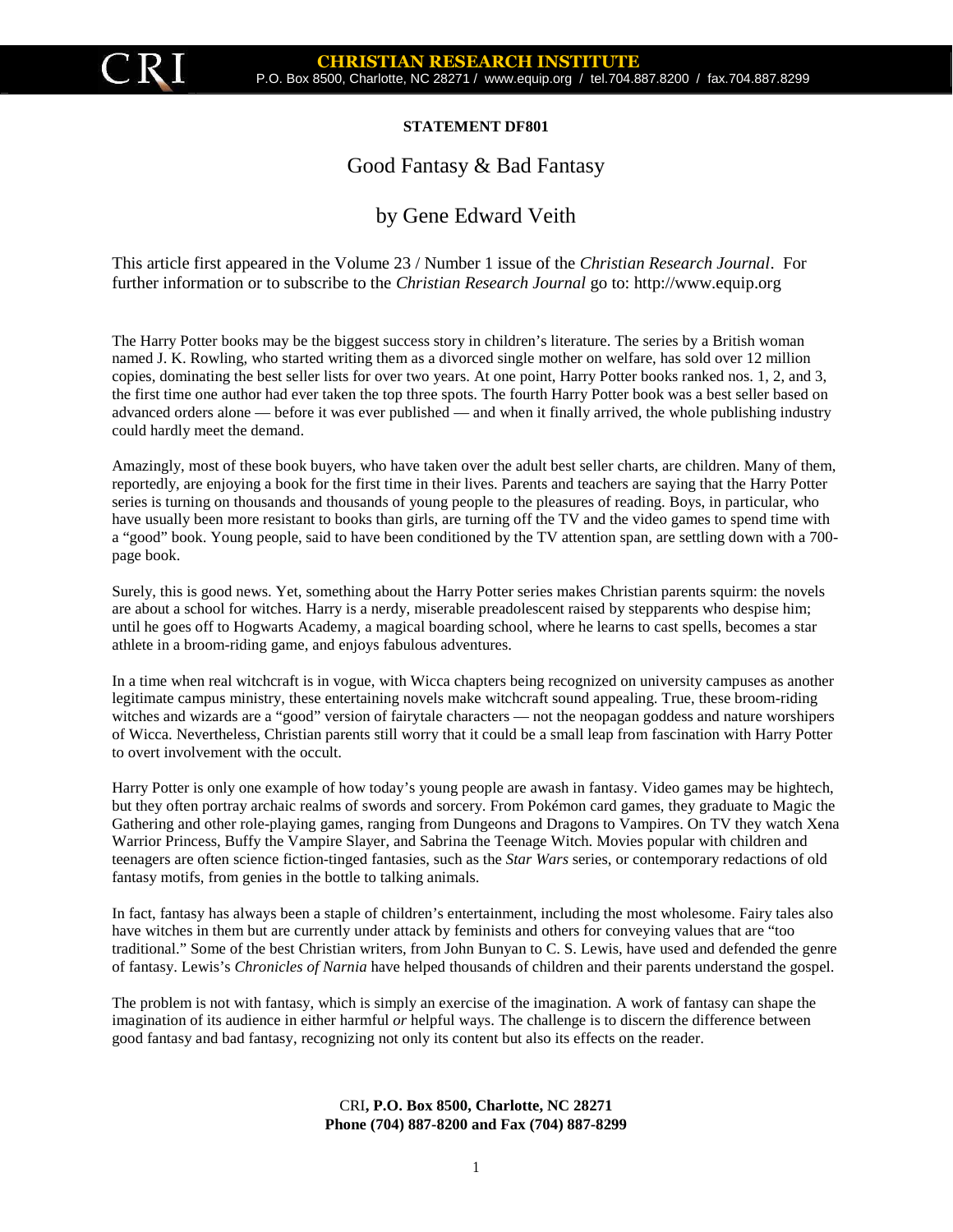Harry Potter finally met his match in England when another fantasy character took over at the top of the best seller list. A new translation of the tenth-century Saxon epic, *Beowulf*, rendered in vivid new prose by the Nobel prizewinning Irish poet Seamus Heaney, also became a literary sensation. Both the new *Beowulf* and *Harry Potter and the Prisoner of Azkaban* contended for the prestigious British literary award, the Whitbread Prize. The nine-member panel that awarded the prize argued bitterly about which one was more deserving. A pro-Beowulf critic called the Potter book "derivative, traditional and not particularly well-written." A pro-Potter voter dismissed *Beowulf* as "a boring book about dragons."<sup>1</sup>

Both *Beowulf* and the Potter books are about dragons, monsters, and superhuman powers; yet the former is an acknowledged literary classic, while the latter is a controversial children's book. What is the difference? The Whitbread Prize, by the way, went to *Beowulf* in a five-four vote. What makes one kind of fantasy superior to another? How can a reader, or the parent of a reader, tell the difference between good fantasy and bad fantasy? Being able to make such judgments involves attention to the worldviews that lie behind the fantasies, an understanding of how fantasy works, and discerning the effects a particular work of fantasy has on the reader. $<sup>2</sup>$ </sup>

#### **Fantasy and Reality**

The answer is not simply to dismiss fantasy altogether in favor of works that are "realistic." One could argue that the current wave of realistic children's books are more negative in their effects than the Harry Potter fantasies. Books such as *Heather Has Two Mommies* by Leslea Newman and Diana Souza and *Daddy's Roommate* by Michael Willhoite are "realistic" attempts to legitimize homosexuality for four to eight year olds. Other works in the genre of realism deal with divorce, child abuse, and sex. Popular titles written for teenagers include sympathetic treatments of drug abuse, running away from home, suicide, and premarital sex of every description.<sup>3</sup> Today's "realistic" world is one of bad parents, moral rebellion, and adolescent self-pity. The vogue for "realism" in children's books is often a pretext for politically correct indoctrination, antifamily diatribes, and angst-ridden problem narratives.

As a literary style, "realism" arose in the late nineteenth and early twentieth centuries as a manifestation of the worldview known as "naturalism." Authors such as Emile Zola, Frank Norris, and Stephen Crane insisted that writers should concentrate on what is "real" — that is, what can be experienced tangibly and empirically, the material universe explained by Darwin and the social materialism set forth by Marx. Their realism was bleak and depressing, filled with the seamy side of life, purposefully void of ideals, sentiments, morality, and, of course, religious values.

The term "realism" begs the question of what one assumes to be real. If one believes that Darwin's "law of the jungle" is real, then one will write stories about ruthless struggles for survival. A despairing view of reality leads to despairing works of art. Invariably, a particular author's "realism" is a function of his or her worldview. Moreover, since every work of fiction is, by definition, a made-up imaginary story, every work of fiction, no matter how realistic it seems, is a kind of fantasy.

The sunshiny view of homosexuality in *Heather Has Two Mommies* is written so it seems real, but, in fact, it is a self-conscious projection of the author's imagination. Because it disregards the truths of God's commandments from a Christian perspective it distorts rather than reflects reality. In leaving out the spiritual dimension, Zola's social commentaries may be *realistic* in their style, but they are not real at all.

A realism that confines itself to descriptions of only those things that can be seen in ordinary life necessarily excludes that which remains unseen but which nonetheless gives ordinary life its meaning, namely, truths of morality, faith, and transcendent ideals. The challenge for a Christian writer or artist is how to get at these invisible truths. It is possible to show their effects in a realistic way or to go inside the heart of the characters to show their inner struggles. There are realistic Christian authors, such as Dostoevski, but another way to write about these invisible truths is to explore them symbolically; that is, through fantasy. By definition, fantasy is wholly imaginary. It is not reality, but it can provide a way to think about reality.

One of the first explicitly Christian discussions of literature was *The Apology for Poetry* written in the sixteenth century by the statesman, soldier, man of letters, and devout Protestant, Sir Philip Sidney. He took on the Puritan Stephen Gosson's charge that poetry — by which he meant creative, imaginative fiction — is a lie, since it recounts things that are not real.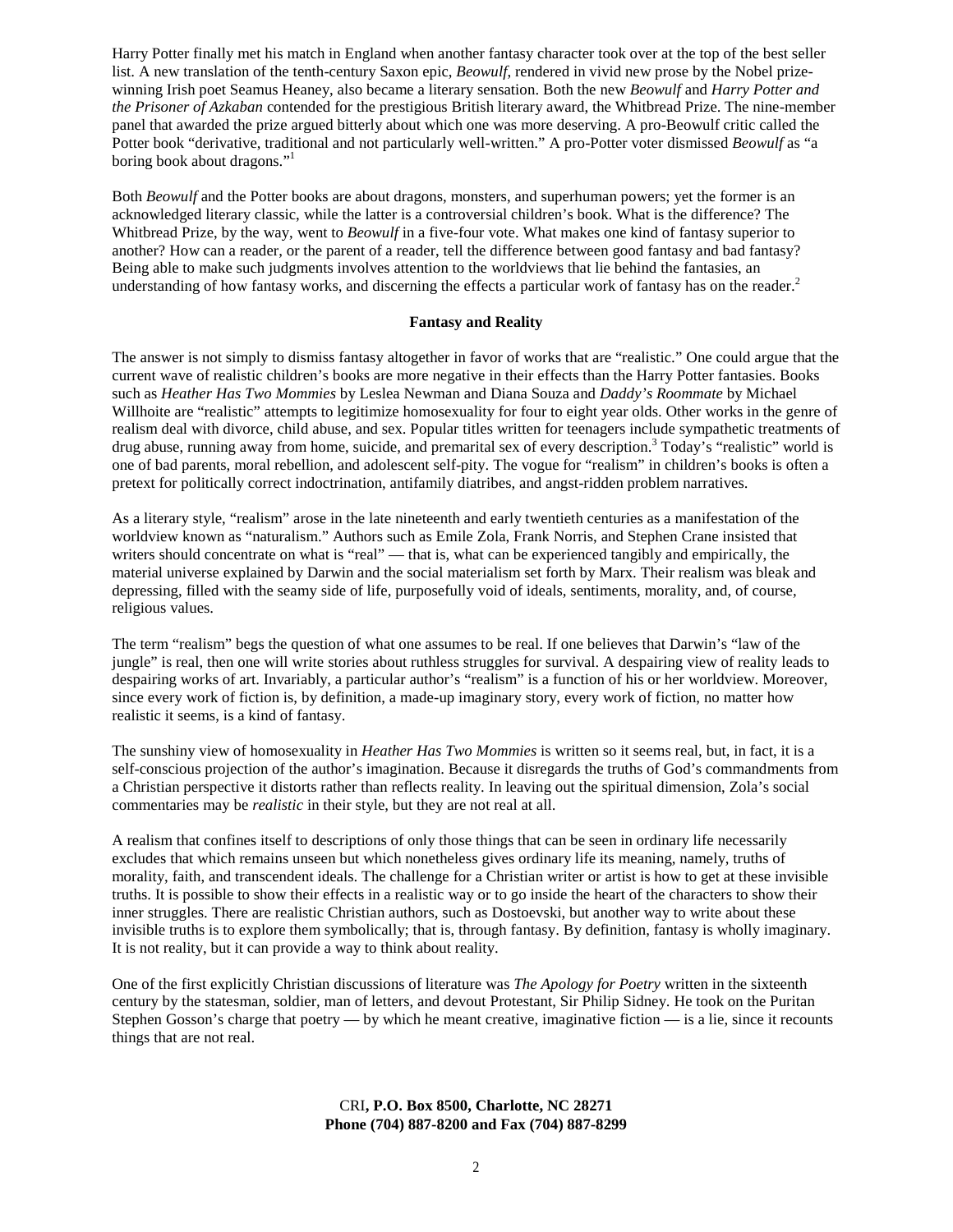Sidney argued that imaginative fiction is one of the few expressions that cannot be a lie. "To lie," he observed, "is to affirm that to be true which is false." A fiction writer, however, never pretends that his tale actually happened. "He nothing affirms," said Sidney, "and therefore never lieth."<sup>4</sup>

Historians, philosophers, and scientists can hardly avoid lying sometimes — that is, stating something to be true that is really false — even if their lapse is inadvertent. But a fiction writer, by definition and as everyone knows, is working with what is imaginary. He or she is describing not what is or has been but what could be or should be, writing "not affirmatively but allegorically and figuratively."<sup>5</sup>

The work of fiction, says Sidney, is "profitable inventions." It is profitable precisely because it can deal with ideals, "what should be," and it is especially effective in teaching morality. A good story, Sidney says, both teaches and delights. In other words, it teaches by delighting.<sup>6</sup>

The Christian psychologist William Kirk Kilpatrick has shown how stories shape children's moral education. Children are taught the attractiveness of virtue and the repulsiveness of evil not so much by abstract precepts — and certainly not by schools' "values clarification exercises" — but by rooting for virtuous heroes and being inspired by a good story to emulate their behavior.<sup>7</sup>

Logically, it seems that the reverse would also be true. If stories can make virtue attractive to some, they can also make vice attractive to others. Like all powerful tools, literature can have a good use or a bad use. If one's purpose is to teach a child not to lie, nothing beats "The Boy Who Cried Wolf" nor Aesop's other fables, which, for all of their talking animals, convey true notions of hard work ("The Ant and the Grasshopper") and persistence ("The Tortoise and the Hare").

Many Christian writers from Dante to J. R. R. Tolkien have, in fact, favored "profitable inventions" over realistic or even nonfictional tales. One reason, lying deep in the biblical imagination, may have something to do with one of the Ten Commandments. The prohibition against making "graven images" specifically forbids the making of "likenesses": "Thou shalt not make unto thee any graven image, *or any likeness of any thing* that is in heaven above, or that is in the earth beneath, or that is in the water under the earth" (Exod. 20:4; KJV, emphasis added).

For the classical Greeks, who gave us our aesthetic heritage, the essence of art is *mimesis*, the imitation of external reality. For Plato, the visible world itself is nothing more than an imitation of ideal forms in the transensory realm of ideas. The Hebrews, on the other hand, saw the universe as a *creation* by a transcendent God. By extension, art is seen as a *creation* by a human being.

The commandment would seem to make realistic art, the aesthetic tradition of *mimesis* that makes imitations of the external world, problematic. Of course, the commandment is actually aimed at idolatry, "bowing down" to these likenesses as practiced by the pagan nature religions. The Bible, in fact, required that certain kinds of realistic art renditions of lions, pomegranates, seraphim — be made to adorn the Temple. But the Jews took the prohibition of likenesses to heart. This did not prevent them from making artistic designs, but it did prevent them from making realistic designs. The pottery and coins of early Israel are decorated with nonrepresentational designs — intricate intersecting lines and geometric shapes — which are beautiful, though they are likenesses of nothing in heaven or on earth or in the water.<sup>8</sup>

The early church attacked the idolatry of classical paganism by insisting that the pagan mythologies were not real but only stories, that is, fantasies. In fact, one could argue that the early Christians invented fantasy — or even invented fiction — by what they did to myth. They taught that the myths were not true, while retaining them in their educational curriculum as pure stories.

"It was the Christians," observes Werner Jaeger, "who finally taught men to appraise poetry by a purely aesthetic standard — a standard which enabled them to reject most of the moral and religious teachings of the classical poets as false and ungodly, while accepting the formal elements in their work as instructive and aesthetically delightful."<sup>9</sup>

The pagans did not believe the sagas of their gods were *myths*. They believed they were true. But for Christians to believe that Icarus actually flew so high on wax wings that they were melted by the chariot of the sun god would be idolatry. Once it is clear that there is no sun god and that this story never really happened, it can be appreciated in a different way as an illustration of what can become of human pride.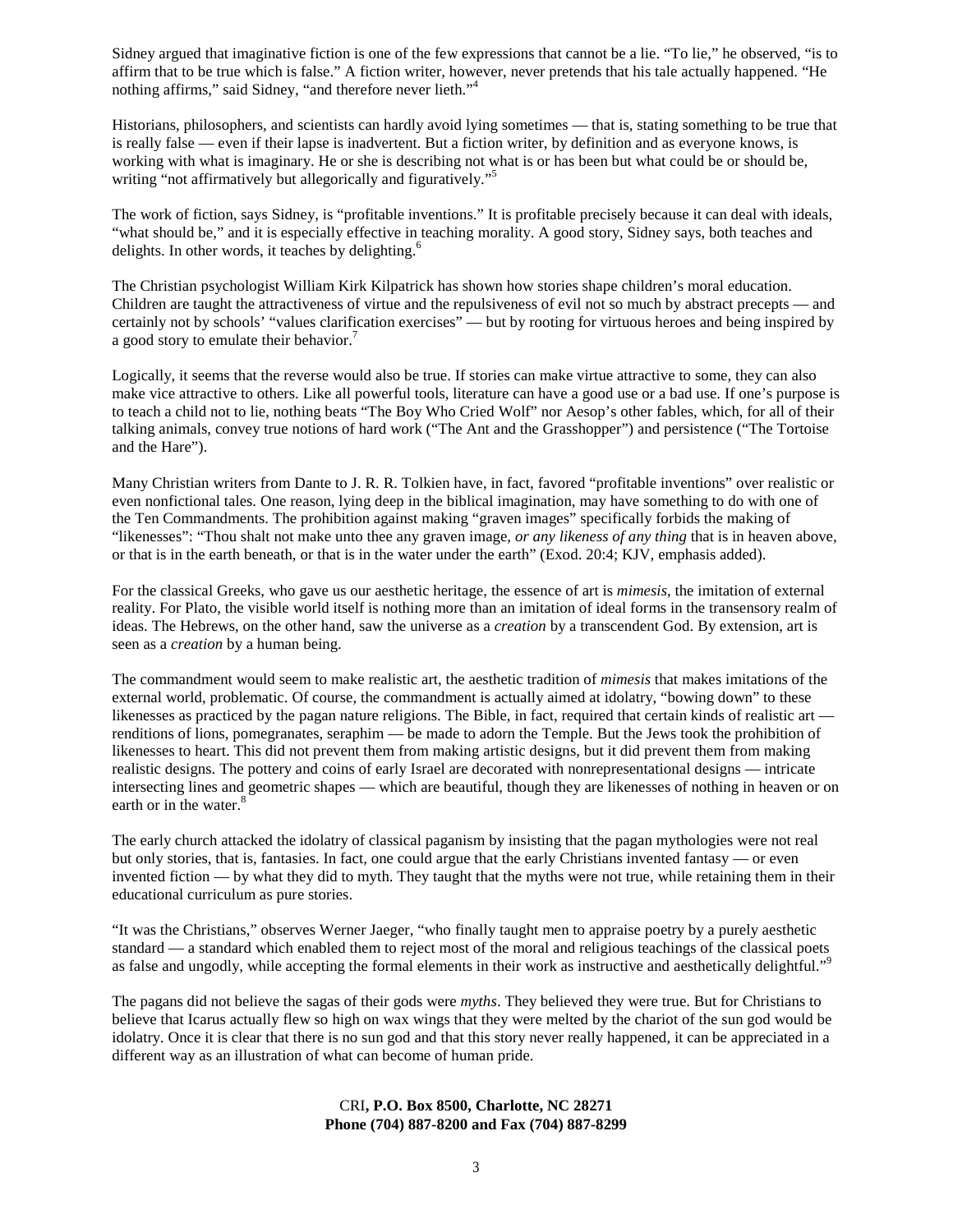Children who have a strong sense of fictionality and who know that there is a difference between the story and the actual world are inoculated against most of the bad effects of fantasy. It is when the child takes the fantasy world as the real world — that is, when it ceases to be fantasy — that problems can arise. When the child understands the difference between fiction and reality, however, stories of all kinds can both teach and delight.

#### **Good Escape and Bad Escape**

Another Christian defender of fantasy, who himself was one of the greatest fantasy writers of them all, was J. R. R. Tolkien. One charge against fantasy is that it is mere "escapism." Tolkien, however, pointed out that it is not always morally irresponsible to try to escape. "Why should a man be scorned," he wrote, "if, finding himself in prison, he tries to get out and go home? Or if, when he cannot do so, he thinks and talks about other topics than jailers and prison walls?"<sup>10</sup>

There is a difference, he said, between "the flight of a deserter" and "the escape of a prisoner."<sup>11</sup> It is indeed possible to be a "deserter" by using fantasy to escape from one's true responsibilities and one's God-given place in life. This would be a misuse of fantasy. But Tolkien was emphasizing the sense in which today's materialistic worldview which admits of no God, no immortality, no moral truths, no transcendent ideals — is, in fact, a narrow, stifling prison house.

In an intellectual and cultural climate that recognizes nothing beyond what can be seen, touched, and measured, it may take a fantasy — such as Tolkien's *Lord of the Rings* — to awaken people's imaginations to longing, beauty, moral heroism, and transcendent ideals. Working on their imagination in this way might waken a sense in them that there is something more to life than a narrow material universe of buzzing atoms.

Part of the problem with today's variety of unbelief is that people cannot imagine any kind of transcendence. C. S. Lewis, the great Christian apologist whom Tolkien was instrumental in bringing to Christ, cited as a key moment in his spiritual pilgrimage his reading in a railway station the odd adult fairy tale *Phantases* by the nineteenth century Christian author George Macdonald. "I did not yet know (and I was long in learning) the name of the new quality, the bright shadow, that rested on the travels of Anodos [the main character of the book]. I do now. It was Holiness....That night my imagination was, in a certain sense, baptized; the rest of me, not unnaturally, took longer."<sup>12</sup>

Lewis went on to write fantasies himself such as *The Chronicles of Narnia*. One of the Chronicles, *The Voyage of the Dawn Trader*, features a boy named Eustace Scrubb, a product of permissive, liberal parents and the modern educational system. Being brought up a thorough-going materialist, he liked only books that were realistic. "He liked books if they were books of information and had pictures of grain elevators or of fat foreign children doing exercises in model schools."<sup>13</sup>

When Eustace finds himself in Narnia, with its talking animals and noble ideals, he is utterly lost. Rude, obnoxious, and self-centered, Eustace cannot function in a moral world. Then, he confronts a dragon. Since "Eustace had read none of the right books," he does not even know what it is.<sup>14</sup> "Most of us know what we should expect to find in a dragon's lair," writes Lewis, "but, as I said before, Eustace had read only the wrong books. They had a lot to say about exports and imports and governments and drains, but they were weak on dragons."<sup>15</sup> Partly due to this ignorance and to the twisted quality of his own moral nature, Eustace eventually turns into a dragon himself.

Finally, the mighty lion, King Aslan, destroys Eustace's evil nature, and Eustace is reborn, a repentant sinner redeemed and changed by Lewis's symbol for Christ. Eustace needed to "escape" from his materialistic selfcentered worldliness into the larger, freer, more spacious world — not just of Narnia but of spiritual reality, which, though it cannot be fully seen, can be evoked, experienced, and symbolized.

Lewis's point is that reading "the right books" can equip a child to recognize the dragons that lurk outside and within. The Chronicles of Narnia are some of those "right books" that can shape a child's spiritual awareness far better than realistic books about grain elevators.

G. K. Chesterton wrote about "the ethics of Elfland" and how fairy tales convey a way of thinking that accords well with the Christian worldview: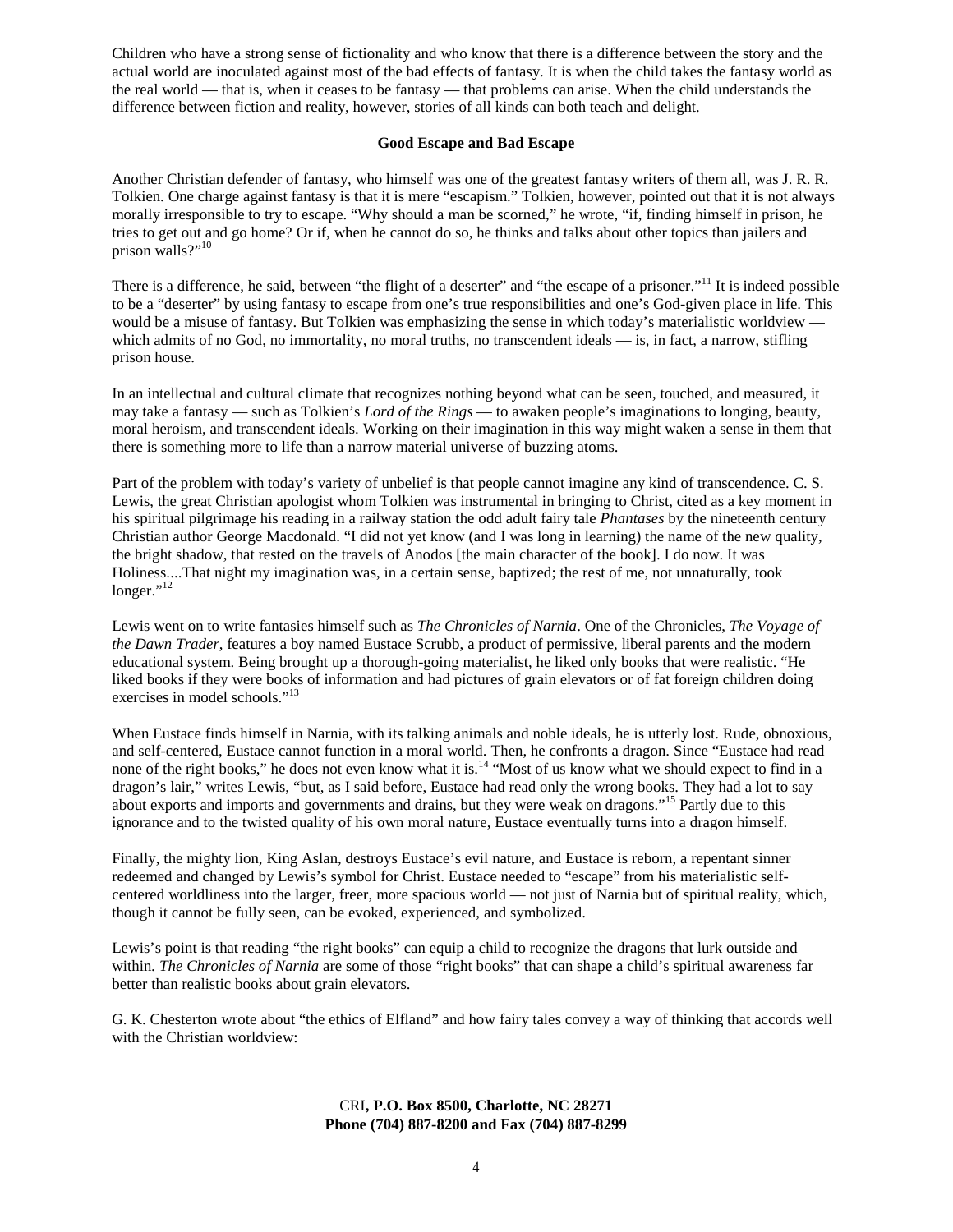*There is the chivalrous lesson of "Jack the Giant Killer"; that giants should be killed because they are gigantic. It is a manly mutiny against pride as such....There is the lesson of "Cinderella," which is the same as that of the Magnificat — exaltavit humiles [the humble will be exalted] [Luke 1:46-56]. There is the great lesson of "Beauty and the Beast"; that a thing must be loved before it is lovable. There is the terrible allegory of the "Sleeping Beauty," which tells how the human creature was blessed with all birthday gifts, yet cursed with death; and how death also may perhaps be softened to a sleep.<sup>16</sup>*

These lessons are not mere abstract precepts; rather, they are attitudes and insights that sink deep into the imagination and help shape one's character.

The child psychologist Bruno Bettelheim reports how he has found fairy tales useful in treating children scarred by trauma and abuse.<sup>17</sup> The "scary parts" of fairy tales, he maintains, anticipate children's actual fears (as in Hansel and Gretel's parents' being unable to provide for them — children do worry about things like that!). They then show how, despite trials (getting lost in the woods) and temptations (don't eat the candy house!), through courage and virtuous action (Gretel's out-smarting the witch), they can "live happily ever after."

While much contemporary children's literature tries to project a "safe" domestic world and insists that even fairy tales have their scary parts and harsh punishments sanitized out of them, Bettelheim takes a different view:

*Adults often think that the cruel punishment of an evil person in fairy tales upsets and scares children unnecessarily. Quite the opposite is true: such retribution reassures the child that the punishment fits the crime. The child often feels unjustly treated byadults and the world in general, and it seems that nothing is done about it. On the basis of such experiences alone, he wants those who cheat and degrade him...most severely punished. If they are not, the child thinks that nobody is serious about protecting him; but the more severely those bad ones are dealt with, the more secure the child feels.<sup>18</sup>*

The world of the fairy tale is a realm of rigorous moral order. When used rightly, fantasies can help instill that moral order into a child's personality.

#### **Fantasizing Evil**

Since fantasies can have a beneficial effect in stimulating the imagination in a constructive way, it must also be possible for other fantasies to stimulate the imagination in a destructive way. One tale might convey the attractiveness of moral heroism; another might be an occasion to wallow in evil thoughts.

It is not enough just to look at what the story is about. Some parents object to C. S. Lewis's *The Lion, the Witch, and the Wardrobe* just because it has a witch in it. Never mind that the book presents the witch as a repellant villain, indeed as a symbol of the devil and his temptations. Never mind that the book is a powerful allegory of the gospel. The mere presence of the witch is assumed to make the book and its readers partake of the occult. One might just as well say that a tract against witchcraft is occult since it mentions the word.

Nor is the answer simply to throw out all stories that contain violence. There can be no plot without some kind of conflict. There can be no story in which everyone lives happily ever after. There must be some kind of problem, some obstacle to overcome, some conflict, whether external (good guys vs. bad guys) or internal (the character having to make a decision between two options) or both (the character having to decide which side to be on). Fantasies tend to externalize inner states or to symbolize ideas in concrete form. That means the conflict will usually be presented as external. This is manifested in fights with monsters, in battles, and in chivalrous contests. These can all be characterized as "violence." Yet without conflict, one can have accounts of only grain elevators. Imaginative wrestling with conflicts is exactly how stories teach morality and build character

Today, it is nearly always the liberal humanists, who deny the real difference and the conflict between right and wrong, who object the loudest to the "violence" in fairy tales. Slaying a dragon violates animal rights; rescuing a princess is sexist. Eustace's parents, who protected him from books about dragons, were vegetarians and pacifists. Fantasies, along with all literature, must be evaluated according to their meaning and their effect. What does the violence *mean*? Does it dramatize the conflict between good and evil, or does it glorify the strong terrorizing the weak*?*

*.*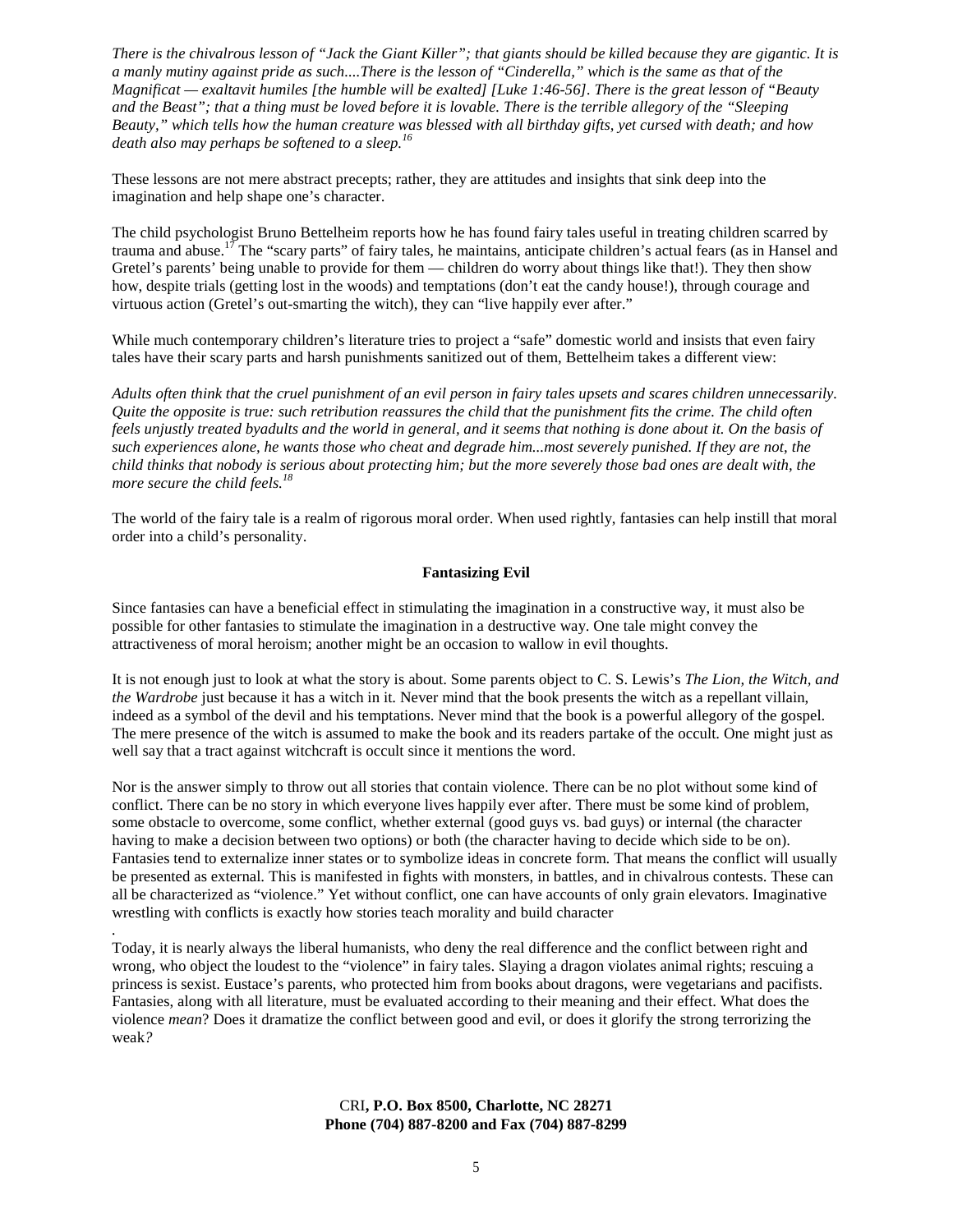What is the effect of the violence on the reader? Does it make the reader *less* likely to hurt people in real life? Or, does it stir up the pleasures of cruelty and sadism?

The point of view — that is, the view of the story's character from whom the narrative is filtered through and with whom the reader is made to identify — is a useful point of analysis. Traditional stories nearly always present the point of view of the "good guy." (In more complex realistic stories with an internal conflict, the character may not be so simple, and the story may be precisely about a moral struggle. Tragedies show a noble character whose downfall comes from a moral flaw, but in fantasies, the characters are usually more simple.) Contemporary stories, on the other hand, often place the reader with the point of view of a character who is evil.

Bram Stoker's *Dracula*, the original vampire novel of the nineteenth century, was from the point of view of the virtuous characters who were battling the monster. Dracula was "the other," who was distant and repulsive. Yet modern vampire treatments, including Anne Rice's bestsellers and the various role-playing games, typically present the point of view of the vampires. Readers imagine what it is like to sink their teeth into someone and drink their blood. Both Bram Stoker and Anne Rice have written fantasies "about" vampires, but the imaginative experience and the moral effect they create are far different.

In today's video games, a popular format is the "First Person Shooter." "First Person" refers to the point of view. This type of interactive game presents the action through the eyes of a character within the story, who happens to be the player. The video screen depicts what the character would be seeing. The player is a "shooter" because he or she is put into the role of a killer who strides through a virtual landscape, raising a gun, aiming it at cowering victims, and then blowing them away.

Some games are high-tech shooting arcades, pointing at nonhuman targets, whether alien space ships or clearly unreal monsters. Those games are probably relatively harmless. Some First Person Shooters, however, are imaginative re-creations of what it would be like to be a serial killer. Incidentally, as has been well publicized, the Columbine killers liked these kinds of games, and later they re-enacted the games in real life.

It is argued that the number of players who actually act out their games in real life is miniscule. Christians, however, know that it is not just actions but the thoughts and imaginations of the heart that are morally corrupting. Jesus Himself emphasized that God judges murderous thoughts as well as murderous actions; that adultery committed "in the heart" violates God's commandment, even if it is never acted upon (Matt. 5:21-22, 27-28).

What we fantasize about — as occasioned by literary experience — is spiritually important. Pornographic imaginings and fantasizing about hurting others are indeed harmful, even if they are never acted out, because they corrupt the heart.

Another difference between traditional fantasies and some that are popular today is that the former have clear demarcations between good and evil. Today, the boundary between good and evil is often blurred or erased. Bram Stoker lived in a moral, biblically informed universe — vampires were powerless against crosses or other Christian symbols. Today's vampire movies usually acknowledge no such authority, with Dracula simply swatting the Crucifix away in one film. Anne Rice goes further, making us feel sympathy for the vampire, who emerges as more "noble" than his victims. Other fantasies — whether in books, films, or videogames — set up a morally neutral universe in which no side is any better than another, with every man and every monster for himself. In still others, evil simply reigns supreme.

If fantasy can be used to teach moral truths and carry them into the imagination, it is also possible for fantasy to desensitize the moral imagination. Just as a tale of chivalry can inspire ideals of courage and honor, the Sword and Sorcery sagas of raping and pillaging, with no moral center, can deaden the heart.

For Christians, the main concern about certain kinds of fantasy is the danger of occultism. Though fantasy sets up its own self-contained worlds in which marvelous things can occur, preoccupation with magic, spirits, and sorcery can be spiritually deadly. The temptation can be to reverse literary history and turn fantasy back into myth and myth back into paganism.

If witches were merely fantasy creations, they would be harmless. But witchcraft is real. Demonism, necromancy, and pagan rituals are not fantasies; they are real. Someone may be fascinated with such things in fantasy literature and then go on to practice them in real life. We now have vampire fans who have graduated from Anne Rice novels to role-playing games to actual drinking of other people's blood.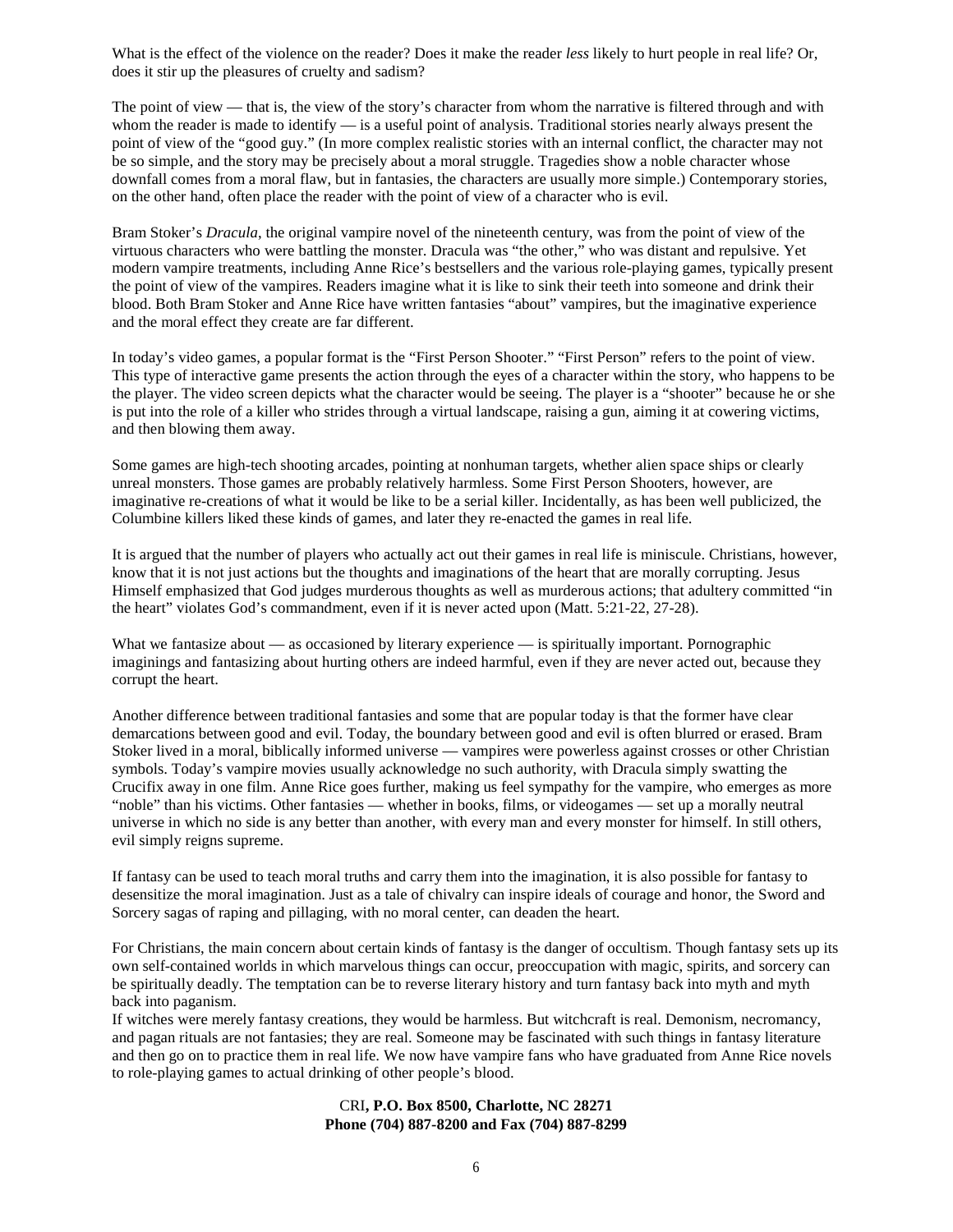Again, the problem is crossing away from fantasy, what the reader knows to be imaginary, into the actual world, what the reader believes to be real. Being able to tell the difference between fantasy and reality is an essential survival skill. In fact, it is a definition of sanity.

Since fantasy grows out of the inner world, its overall danger — when it is dangerous — has to do with the temptation to sink into oneself, to indulge one's sinful imagination (Gen. 8:21), and to wallow in the darkness of our fallen nature. The pseudorealism of a false worldview also shuts us into darkness. Good fantasy, on the other hand, takes us out of ourselves, countering our darkness with at least a glimpse of the external light.

#### **The Case of Harry Potter**

So what are Christians to think about the Harry Potter sensation? First of all, there is good reason why so many children are enamored with these books, and why they are making so many children excited about reading for the first time. This is a clear symptom of imagination-deprivation. It is also a powerful indictment of our educational system.

To use Tolkien's metaphor, children's imaginations are imprisoned, and they are right to want an escape. Their schools often lock them into a politically correct curriculum, earnestly trying to inculcate in them a consciousness of "real" and depressing social problems. Their textbooks are materialistic, with science texts asserting the closed naturalistic system of evolution, with history texts attacking even the remnants of American ideals, and with reading texts spinning out "problem" stories and moral dilemmas. No wonder children hate to read.

The key to the popularity of the Harry Potter books is not that they are fantasies — there have been many of those that are not nearly so popular — but that they are books about school. Children read about Hogwarts Academy with a sense of recognition. Here are the cliques, the pressures, and above all the struggle for popularity with which they are all too familiar. But here the school is at least *interesting*. Instead of just making them sit around in groups and sharing their feelings, this school teaches them wonderful things (how to become invisible, how to change things with a magic wand, and how to fly)!

Children, especially bright children, can identify with Harry Potter, who at first is trapped in the "muggle" world (the drab ordinary material realm of those who cannot see the supernatural), while alienated in his school and feeling despised even in his stepfamily. It turns out he is really a wizard all along, and at Hogwarts this nerdy kid with glasses even becomes popular! Young Harry Potter fans are not so much fantasizing about witches as they are fantasizing about being popular and successful.

The Christian case against Harry Potter is that he is in a school for witches. Christians know that witches are not just fantasy characters, but that they are real; whether as overt Satan worshipers or as the neopagan devotees of Wicca, which in the end amounts to the same thing.

Defenders of Harry Potter can point out that the Hogwarts witches have nothing to do with the Wicca or black magic kinds of witches. They are not evil at all, nor do they preach any kind of New Age nature religion. These witches are out of the fairy tales, with brooms and spells, except that they are good (as in the "good witch" in *Wizard of Oz*). Actually, Harry is learning to be a "wizard," such as Gandalf in Tolkien's *Lord of the Rings*, not a warlock.

Still, at a time when witchcraft is becoming a major presence in our youth culture with books about how to be a witch targeted at teenagers, Christians are right to disapprove. In fairy tales, witches are typically "wicked," reinforcing the clear lines between evil and good, that is, the forces of darkness and the forces of light. Anything that blurs those lines is cause for concern.

Harry Potter, however, does not erase the lines completely. There is an overtly evil power in Voldemort: a true wicked witch with whom Harry and his schoolmates are in conflict throughout the series. Some see disrespect for parents in Harry's bad relationship with his Muggle stepparents, who make him sleep in a closet; but, in fact, Harry's real parents were killed (by Voldemort), and his love and admiration for them is a major part of his character.

So, yes, Harry Potter falls short, though it is not nearly so bad as some (such as the vampire craze or the first person shooters or the how-to witch books). If the book spoke only of wizards — a profession found only in fantasy books